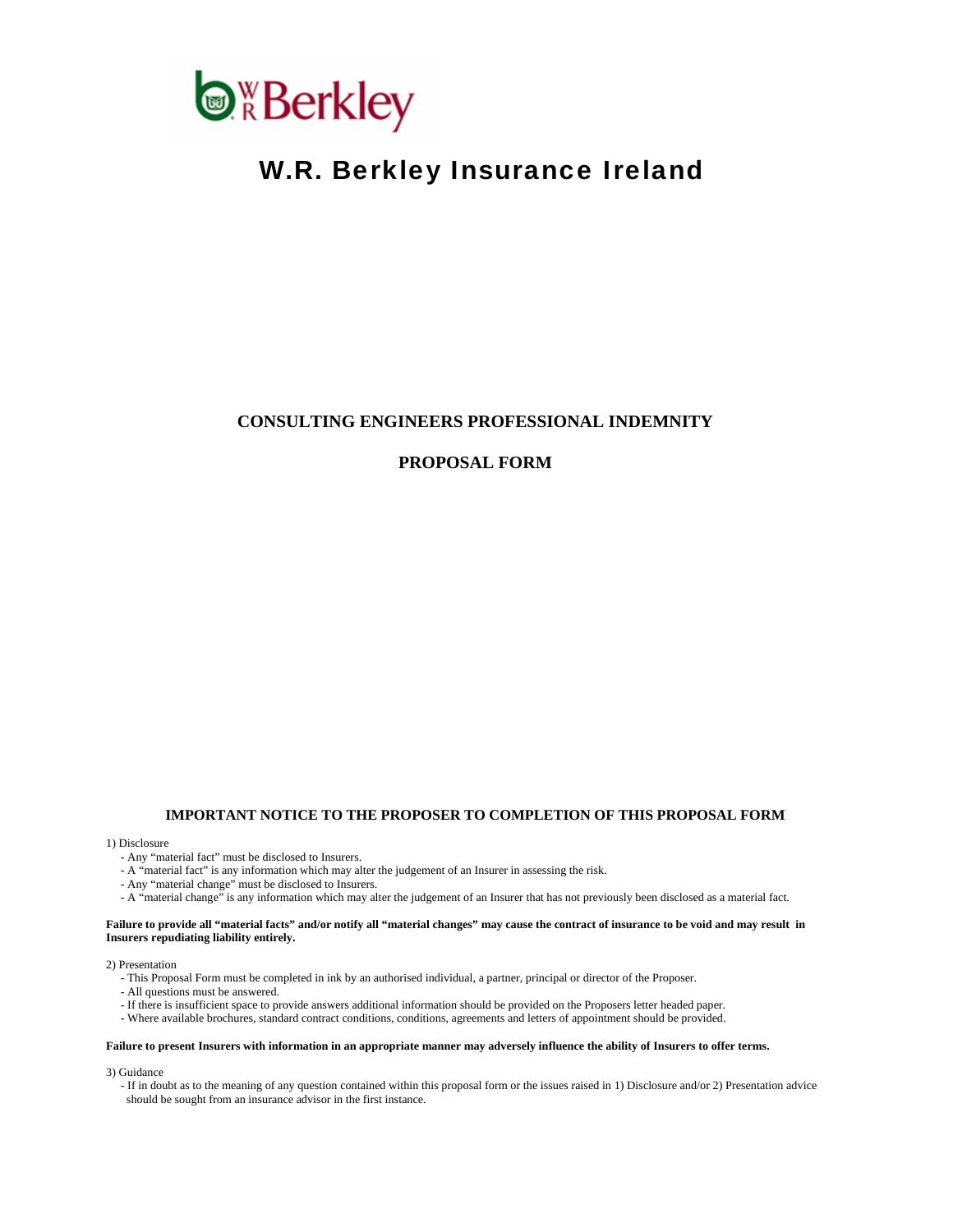## **SECTION 1 – GENERAL DETAILS**

1) Please provide the following details:

| Name of Proposer(s) to be covered (including predecessors in business) | Date Established |
|------------------------------------------------------------------------|------------------|
|                                                                        |                  |
|                                                                        |                  |
|                                                                        |                  |
|                                                                        |                  |
|                                                                        |                  |

2) Main address of the Proposer and any overseas addresses (specifying the name and position of the individual responsible at each location including web and e mail addresses):

#### E mail address Web address

3) Individual, partner, principal, director, consultants under a contract of service details:

| Name | Age | Qualifications | Date (s) Qualified |
|------|-----|----------------|--------------------|
|      |     |                |                    |
|      |     |                |                    |
|      |     |                |                    |
|      |     |                |                    |
|      |     |                |                    |
|      |     |                |                    |

## **Attach CV where the Proposer has been established less than 5 years and/or where any individual has no relevant qualifications.**

| 4) Number of employees split between the following:                                                    |                |                 |  |  |  |
|--------------------------------------------------------------------------------------------------------|----------------|-----------------|--|--|--|
| <b>Oualified</b>                                                                                       | Administrative | Other (specify) |  |  |  |
| 5) Is the Proposer connected or associated (financially or otherwise) with any other entity?<br>Yes/No |                |                 |  |  |  |
| 5.1) If yes is cover required for any work undertaken for any associated entity?<br>Yes/No             |                |                 |  |  |  |
| 5.2) If yes please provide full details including nature of the work undertaken and income derived.    |                |                 |  |  |  |

| 6) During the past 6 years has the Proposers name been changed, has any other business been purchased | Yes/No |
|-------------------------------------------------------------------------------------------------------|--------|
| and/or has any merger or consolidation taken place?                                                   |        |

If yes please provide details.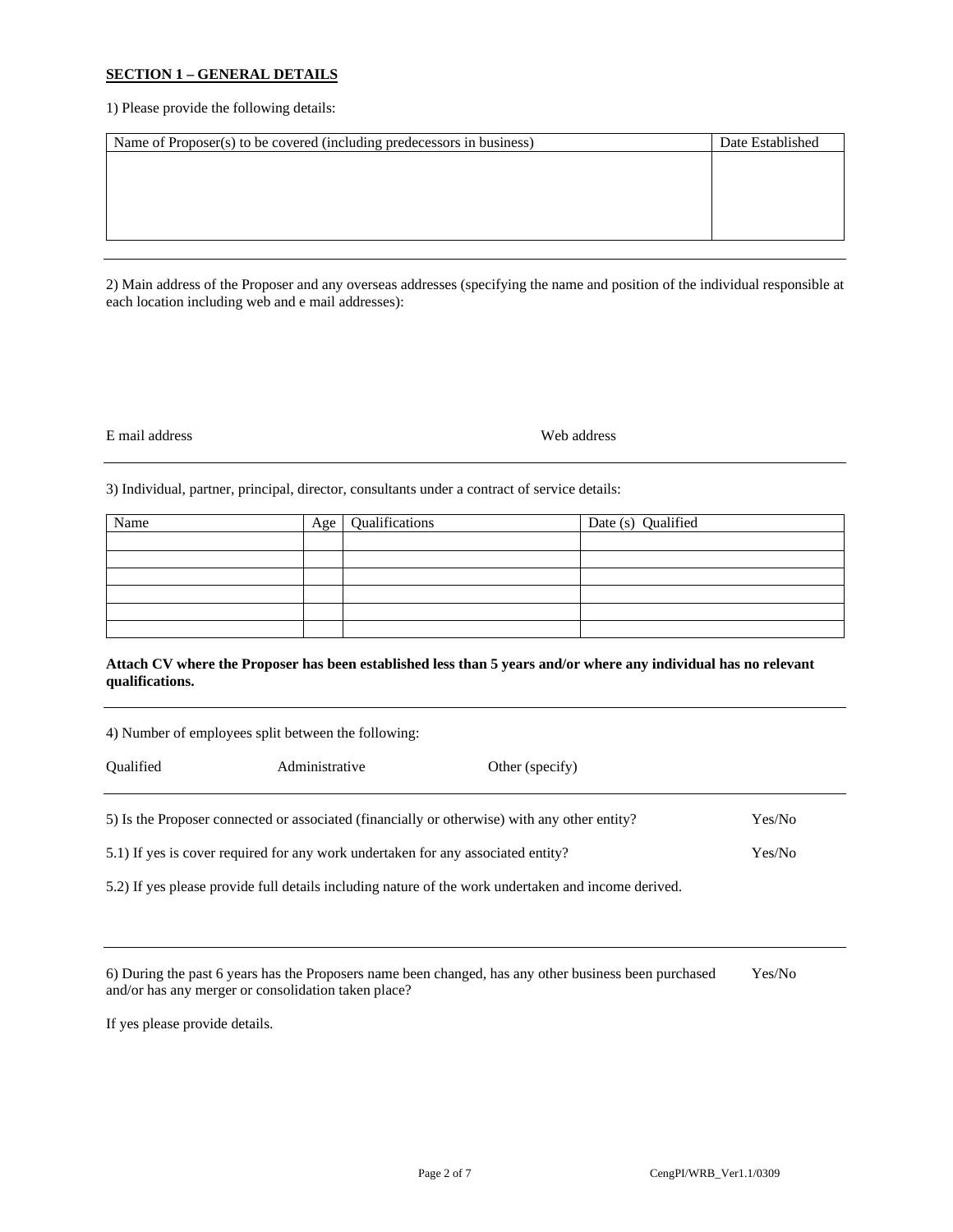## **SECTION 2 – CLAIMS INFORMATION**

After full enquiry:

| $\left( \frac{1}{2} \right)$ | has the Proposer sustained any loss through the fraud or dishonesty of any person?                                                                                                                                            | Yes/No |
|------------------------------|-------------------------------------------------------------------------------------------------------------------------------------------------------------------------------------------------------------------------------|--------|
| 2)                           | is the Proposer aware of any fraud, dishonesty, bankruptcy or administration order applicable<br>to any past or present principal, partner, director or employee?                                                             | Yes/No |
| 3)                           | is the Proposer aware of any criminal conviction, or criminal charge pending but not yet tried,<br>against any past or present principal, partner, director, or employee (other than motoring<br>offences)?                   | Yes/No |
| 4)                           | has past or present principal, partner, director, employee, or other fee earner at the Proposer's<br>firm or practice ever faced disciplinary proceedings by any relevant professional<br>organisation?                       | Yes/No |
| 5)                           | has any claim been made against the Proposer's business or any principal, partner, director or<br>employee whilst in this or any other business?                                                                              | Yes/No |
| 6)                           | is the Proposer aware of any circumstance or incident which has or could result in any claim<br>being made against the Proposer's business, or any principal, partner, director or employee of<br>this or any other business? | Yes/No |

If yes please provide details.

# **SECTION 3 – THE BUSINESS: WORK UNDERTAKEN**

1.1) What is the Proposer's financial year end?

1.2) Please provide the Proposer's fees/income in each of the financial periods derived from clients based in:

|               | Last Financial Year Ended | <b>Current Financial Year Ending</b> | Coming Financial Year Ending |
|---------------|---------------------------|--------------------------------------|------------------------------|
| Ireland       |                           |                                      |                              |
| E.U.          |                           |                                      |                              |
| Rest of World |                           |                                      |                              |
| Total         |                           |                                      |                              |

## **N.B. Start-up practices must provide a projection of fees/income for the Coming Financial Year**

\_\_\_\_\_\_\_\_\_\_\_\_\_\_\_\_\_\_\_\_\_\_\_\_\_\_\_\_\_\_\_\_\_\_\_\_\_\_\_\_\_\_\_\_\_\_\_\_\_\_\_\_\_\_\_\_\_\_\_\_\_\_\_\_\_\_\_\_\_\_\_\_\_\_\_\_\_\_\_\_\_\_\_\_\_\_\_\_\_\_\_\_\_\_\_\_\_\_\_\_

If fees/income are/is declared as derived from clients based in "Rest of World" please provide details including territories involved and income derived.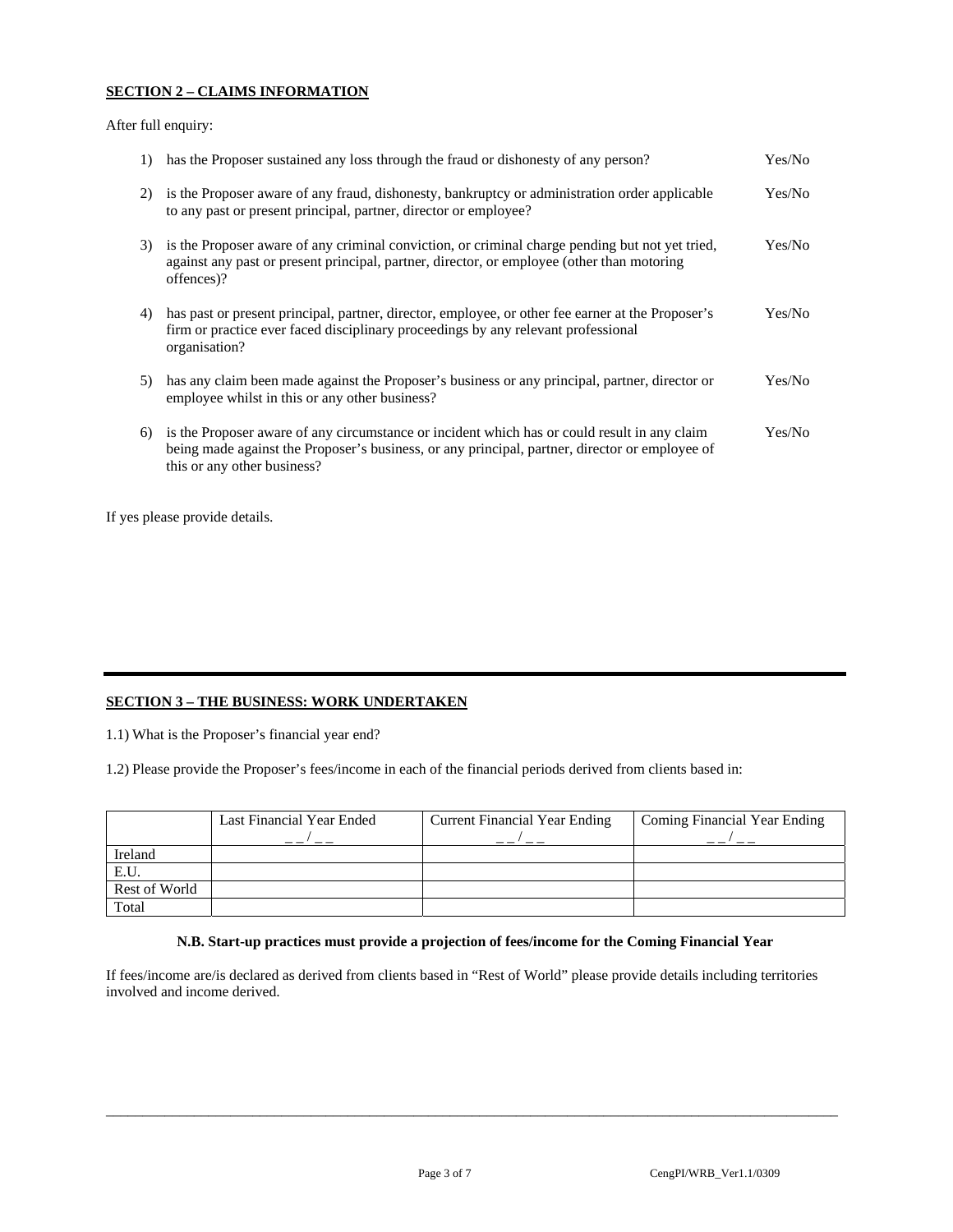2) Please allocate below, as a percentage to a total of 100%, the fees/income between activities undertaken for the last complete financial year:

|                                                 | Ireland | E.U. | <b>RoW</b> | Total |
|-------------------------------------------------|---------|------|------------|-------|
| Architectural                                   |         |      |            |       |
| Chemical/Petrochemical Engineering              |         |      |            |       |
| Geotechnical                                    |         |      |            |       |
| Setting Out                                     |         |      |            |       |
| Marine Engineering                              |         |      |            |       |
| Project Management                              |         |      |            |       |
| Project Co-ordination                           |         |      |            |       |
| <b>Structural Engineering</b>                   |         |      |            |       |
| <b>Structural Surveying</b>                     |         |      |            |       |
| Civil Engineering                               |         |      |            |       |
| Interior Design - structural                    |         |      |            |       |
| Interior Design - non structural                |         |      |            |       |
| Planning Supervision                            |         |      |            |       |
| Mechanical Engineering                          |         |      |            |       |
| Draughting                                      |         |      |            |       |
| Client/Employer Representative (Expert Witness) |         |      |            |       |
| Heating/Ventilation/Air Conditioning            |         |      |            |       |
| <b>Electrical Engineering</b>                   |         |      |            |       |
| <b>Quantity Surveying</b>                       |         |      |            |       |
| Feasibility/Town Planning                       |         |      |            |       |
| Soil Analysis                                   |         |      |            |       |
| Percolation Testing                             |         |      |            |       |
| <b>Building Energy Rating</b>                   |         |      |            |       |
| Other (specify)                                 |         |      |            |       |
|                                                 |         |      |            | 100%  |

## **N.B. Start-up practices must complete this section as a projection for the Coming Financial Year.**

If fees/income are/is declared as "Project Management" and/or "Project Co-ordination" the **Project Management and Project Co-ordination Supplementary Questionnaire** may be required.

 If fees/income are/is declared as "Planning Supervisor" the **Planning Supervisors Construction, Design and Management Supplementary Questionnaire** may be required

If fees/income are/is declared as "Structural Surveying" the **Survey, Valuation and Inspection Supplementary Questionnaire** will be required.

If fees/income are/is declared as "Nuclear Engineering", "Chemical/Petrochemical Engineering", "Geotechnical", "Marine Engineering", Heating/Ventilation, Air Conditioning/Electrical Engineering" and/or "soil Analysis" the **Pollution Supplementary Questionnaire** will be required.

3) Please allocate below, as a percentage to a total of 100%, the fees/income for the last financial year between contracts where the interest is:

|                                                            | Ireland | E.U. | RoW | Total |
|------------------------------------------------------------|---------|------|-----|-------|
| Commercial Offices and Shopping centres                    |         |      |     |       |
| Bridges and/or Tunnels                                     |         |      |     |       |
| Harbours and/or Jetties and/or Off-shore installations     |         |      |     |       |
| Sewerage and Water Schemes                                 |         |      |     |       |
| Retail                                                     |         |      |     |       |
| Nuclear or Atomic Projects                                 |         |      |     |       |
| Foundations and Underpinning                               |         |      |     |       |
| Leisure, Sport and Amusement                               |         |      |     |       |
| Chemical, Petro-chemical and Refineries                    |         |      |     |       |
| Housing Schemes (2-3 floors)                               |         |      |     |       |
| High Rise Building                                         |         |      |     |       |
| Churches / Cathedrals                                      |         |      |     |       |
| Schools, Hospitals, Municipal Building                     |         |      |     |       |
| Airports, Railways                                         |         |      |     |       |
| Roads Highways, or Motorways                               |         |      |     |       |
| <b>Retail/Business Parks</b>                               |         |      |     |       |
| <b>Industrialised Systems Building</b>                     |         |      |     |       |
| Cladding & Curtain Walling                                 |         |      |     |       |
| <b>Golf Course Architects</b>                              |         |      |     |       |
| Swimming Pool Design                                       |         |      |     |       |
| Safety Critical Design & Testing (e.g. Railway Signalling) |         |      |     |       |
| Other (specify)                                            |         |      |     |       |
|                                                            |         |      |     | 100%  |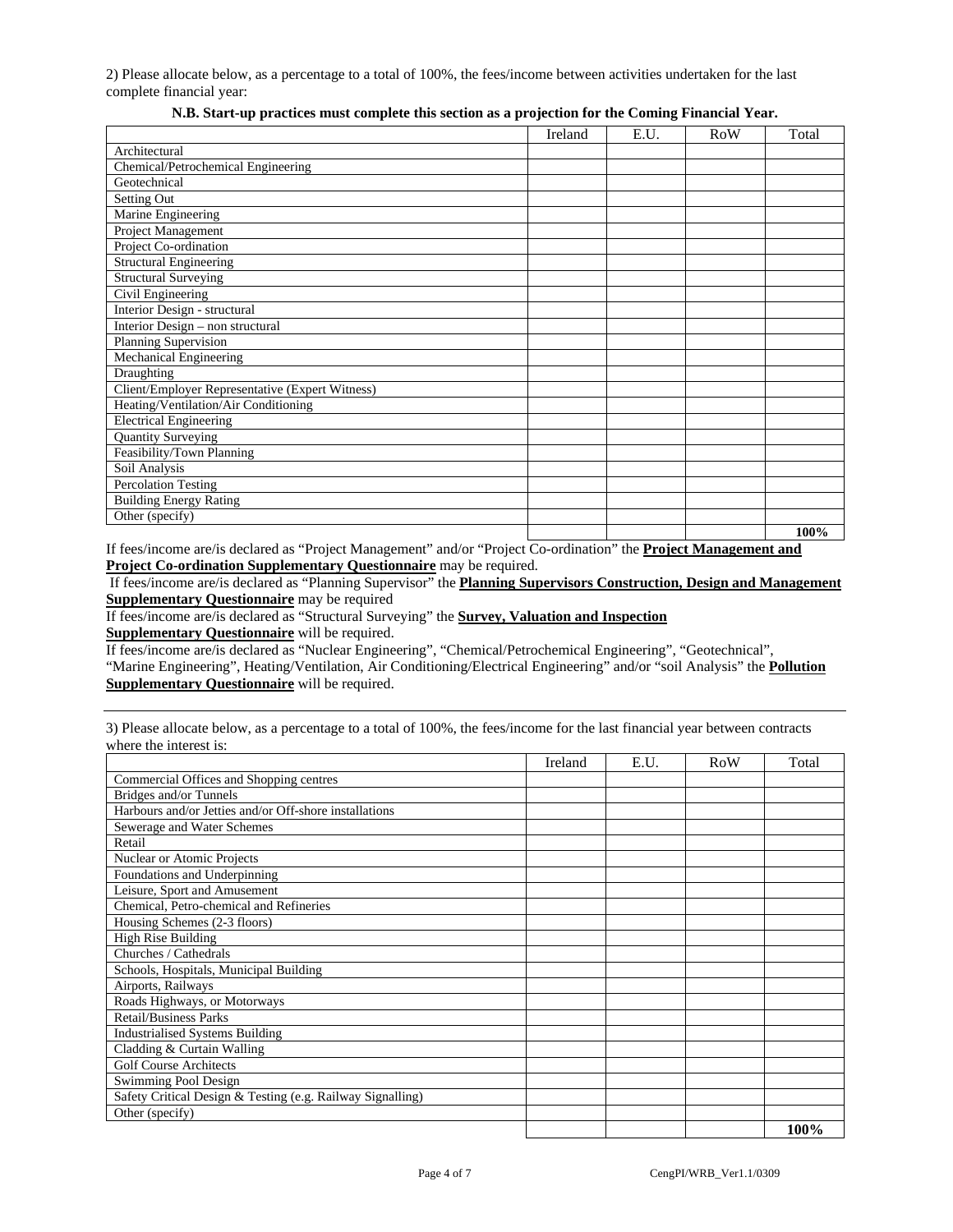4) Is cover required for any other activity, now ceased, which is different to those declared in (3) and (4) Yes/No above?

If yes please provide details.

5) Is the Proposer aware of any change in activity/structure that will occur in the coming financial year? Yes/No

If yes please provide details.

6) What percentage of fees over the last 3 years have been paid to outside consultants?

6.1) If fees are paid to outside consultants is cover required for the work undertaken by the outside Yes/No consultants?

6.2) If yes please provide full details including nature of the work, projects undertaken and names of consultants?

7) Please list the Proposer's five largest contracts undertaken in the last three years.

| Type of Service and Country | Fee | <b>Contract Value</b> | Date Commenced | Date Completed |
|-----------------------------|-----|-----------------------|----------------|----------------|
|                             |     |                       |                |                |
|                             |     |                       |                |                |
|                             |     |                       |                |                |
|                             |     |                       |                |                |
|                             |     |                       |                |                |

8) Please list the Proposer's five largest contracts due to be undertaken in the next three years.

| Type of Service and Country | Fee | <b>Contract Value</b> | <b>Anticipated Date</b><br>of Commencement | Anticipated Date<br>of Completion |
|-----------------------------|-----|-----------------------|--------------------------------------------|-----------------------------------|
|                             |     |                       |                                            |                                   |
|                             |     |                       |                                            |                                   |
|                             |     |                       |                                            |                                   |
|                             |     |                       |                                            |                                   |
|                             |     |                       |                                            |                                   |

9) Is the Proposer a member of a consortium or has the Proposer entered into a joint venture agreement? Yes/No

If yes please provide details.

| 10) Does or has the Proposer's work involved repetitive construction units?             | Yes/No                 |
|-----------------------------------------------------------------------------------------|------------------------|
| If yes please provide details.                                                          |                        |
| 11) Does or has the Proposer undertaken any contract which involves responsibility for: |                        |
| 11.1) Manufacture, construction, erection or installation?                              | Yes/No                 |
| 11.2) Supply materials, plant, goods or equipment?                                      | Yes/No                 |
| 11.3) Provision of software                                                             | Yes/No                 |
| Page 5 of 7                                                                             | CengPI/WRB Ver1.1/0309 |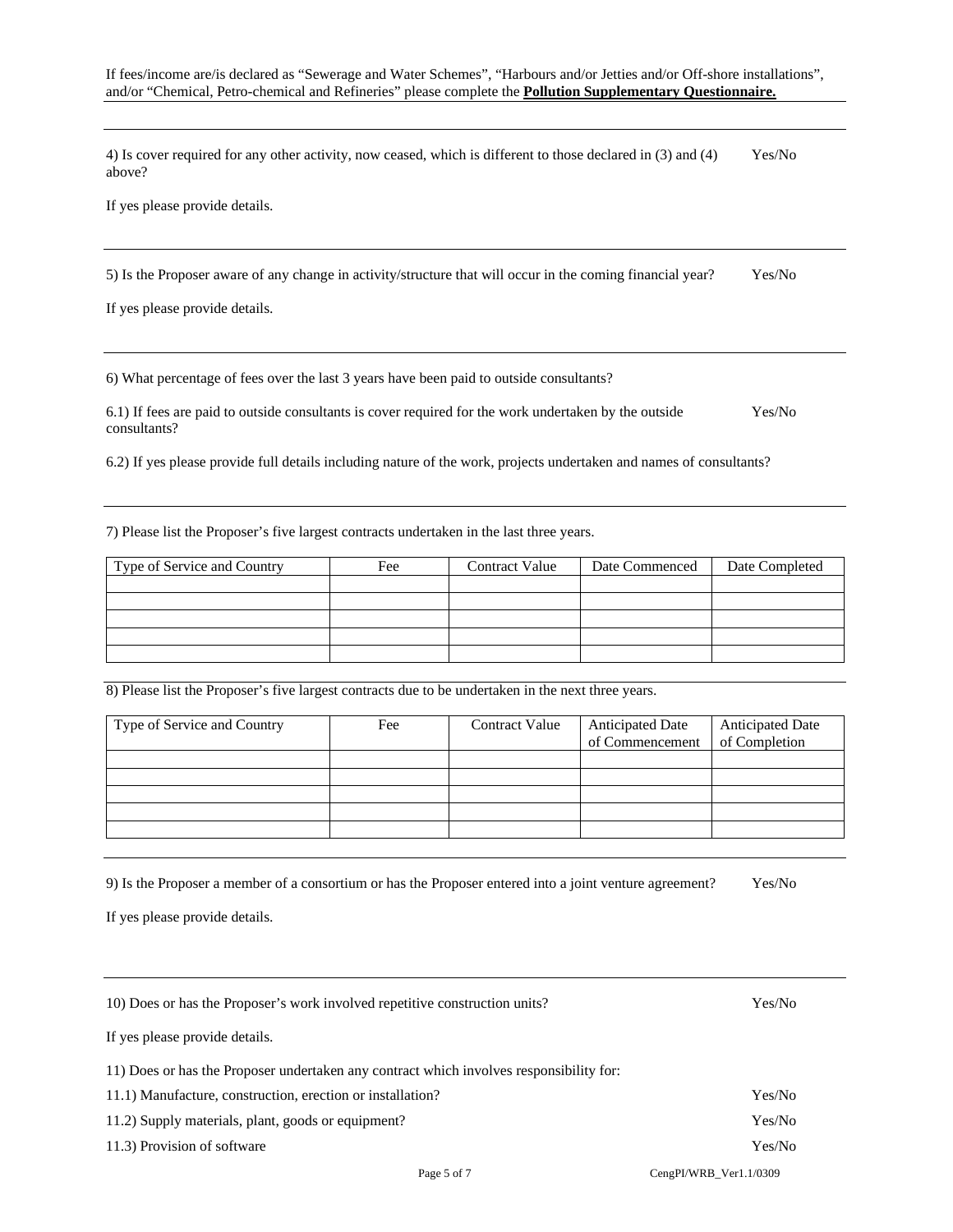If yes to any please provide details.

# **SECTION 4 – THE BUSINESS: RISK MANAGEMENT**

1) Is the Proposer admitted to any Association or accredited to any quality systems such as the ISO series? Yes/No If yes please provide details.

| 2) Does the Proposer operate a diary system?                                                                                                                                                                                                              | Yes/No |
|-----------------------------------------------------------------------------------------------------------------------------------------------------------------------------------------------------------------------------------------------------------|--------|
| 3) Are records kept by the Proposer of telephone conversations and attendance at meetings?                                                                                                                                                                | Yes/No |
| 4) What are the Proposers procedures, such as letters of engagement, to ensure that a clients requirements are clearly<br>identified and can be met?                                                                                                      |        |
| 5) Does the Proposer always obtain satisfactory written references when engaging employees?<br>If no please provide details.                                                                                                                              | Yes/No |
| 6) If any partner, principal, director or employee is allowed to sign cheques without a counter signature please provide details<br>of the individuals, the cheque limit and the circumstances.                                                           |        |
| 7) Does that Proposer ensure that sub consultants are engaged in a binding contract accepting<br>responsibility for their own neglect, error or omission and does the Proposer ensure that all sub<br>consultants carry Professional Indemnity Insurance? | Yes/No |
| <b>SECTION 5 - INSURANCE COVERAGE</b>                                                                                                                                                                                                                     |        |
| 1) Does the Proposer currently have Professional Indemnity Insurance in force?<br>If yes please provide the following details.<br>$1.1$ ) Insurer<br>$1.2$ ) Limit<br>$1.3$ ) Excess                                                                      | Yes/No |
| 1.4) Renewal date                                                                                                                                                                                                                                         |        |
| 1.5) Number of years cover has been continuously in force                                                                                                                                                                                                 |        |
| 2) What is the amount of indemnity now required?                                                                                                                                                                                                          |        |
| 3) Has any Proposal for similar insurance made on behalf of the Proposer's business, any predecessor of the business, or any<br>principal, partner or director ever been                                                                                  |        |

| (a) declined                                                            | Yes/No |
|-------------------------------------------------------------------------|--------|
| (b) cancelled,                                                          | Yes/No |
| (c) renewal refused                                                     | Yes/No |
| (d) or any special terms imposed (other than general market increases)? | Yes/No |